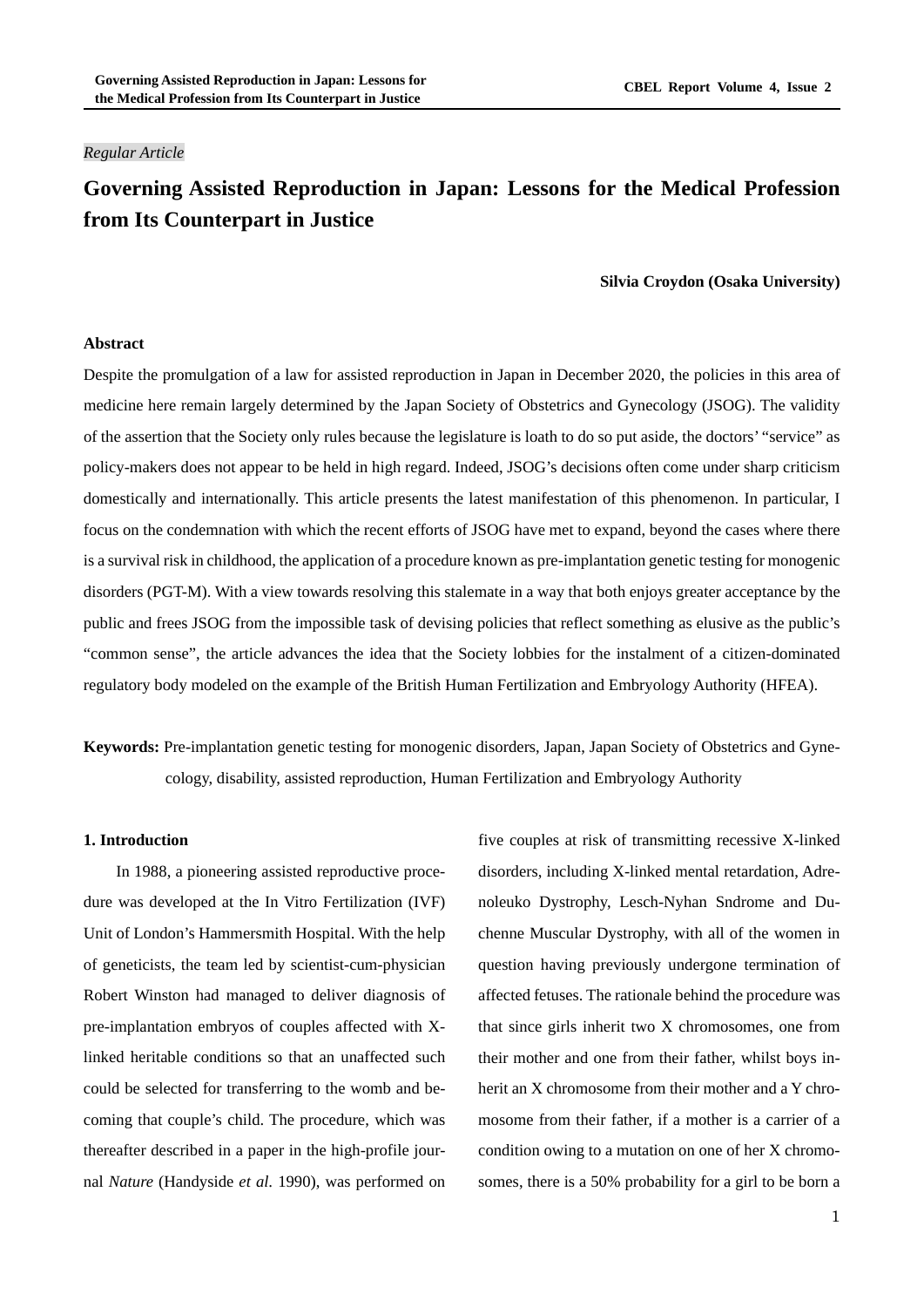carrier (which entails low likelihood of manifested symptoms) and a boy to be born affected. In other words, by selecting for a female embryo, the team could reduce significantly the possibility that these couples, who wished for an unaffected child, would go through another fetal termination.

With time, the technology became more sophisticated and instead of seeking to control for a condition through sex-selection, it became possible to test directly for the parental genetic mutation in embryos. Indeed, within five years, a report emerged from the same group in another major medical science platform — the *New England Journal of Medicine* — that healthy babies were born after three couples where both members were carriers of the ΔF508 deletion for Cystic Fibrosis were targeted for pre-implantation diagnosis (Handyside *et al*. 1992). As the range of genetic characteristics for which testing could be performed from a technological viewpoint grew substantially, bioethical debates began to emerge as to whether employing such technology is wise and where the line should be drawn with regards to controlling its implementation. On the one hand, there were those who were of the opinion that the technology should be employed without limitations, with philosopher Julian Savulescu, most prominently for example, employing the principle of procreative beneficence as in the moral obligation of a couple thinking of procreating, with all other things being equal, to attempt to have the child with the best chance of the best life possible — to explain his stance (Savulescu 2001; Savulescu & Kahane 2009). Founded on this principle, Savulescu and colleagues have even argued that there is a moral case to be made for the state funding such IVF cycles for their citizens (Kemper, Gyngell & Savulescu

2019). On the other hand, there were those who held that this principle is problematic on many levels, most notably in that it places lower moral value on the disabled and the lives they lead (to cite just a few examples: Sandel 2004, 2009; Bennett 2008; Holland 2016), with the implication often mentioned that, once this principle is adopted and procreative liberty through unlimited genetic testing is adopted, it would lead to a slippery slope where children would be selected for all kinds of reasons beyond the consideration of wellbeing.

Based on such debates, the framework for implementing this diagnostic procedure was set globally, albeit with some countries being exceptions, to be limited to cases where there are medical indications. As Donrop and de Wert, for example, have aptly summarized, in Europe in particular pre-implantation genetic testing has become reserved for cases where there is a high risk of a serious medical condition, with advocacy also being made lately for consideration of other cases in contextualized proportionality (de Wert 2005; de Wert *et al*. 2014; Dondorp & de Wert 2018). To be more specific with regards to the latter point, the inclusion for pre-implantation genetic testing for monogenic disorders (hereafter PGT-M) is urged of cases where there could be a transgenerational health benefit, as in the child of the planned child being given a chance to be free of the said condition without the intermediate generation having to undergo burdensome medical procedures (de Wert 2005), or where the saving of an already existing sibling is at stake (de Wert *et al*. 2014), or, lastly, where "last chance" affected embryos are transferred provided that there is some likelihood with them that they would not lead a seriously diminished quality of life (Dondorp & de Wert 2018).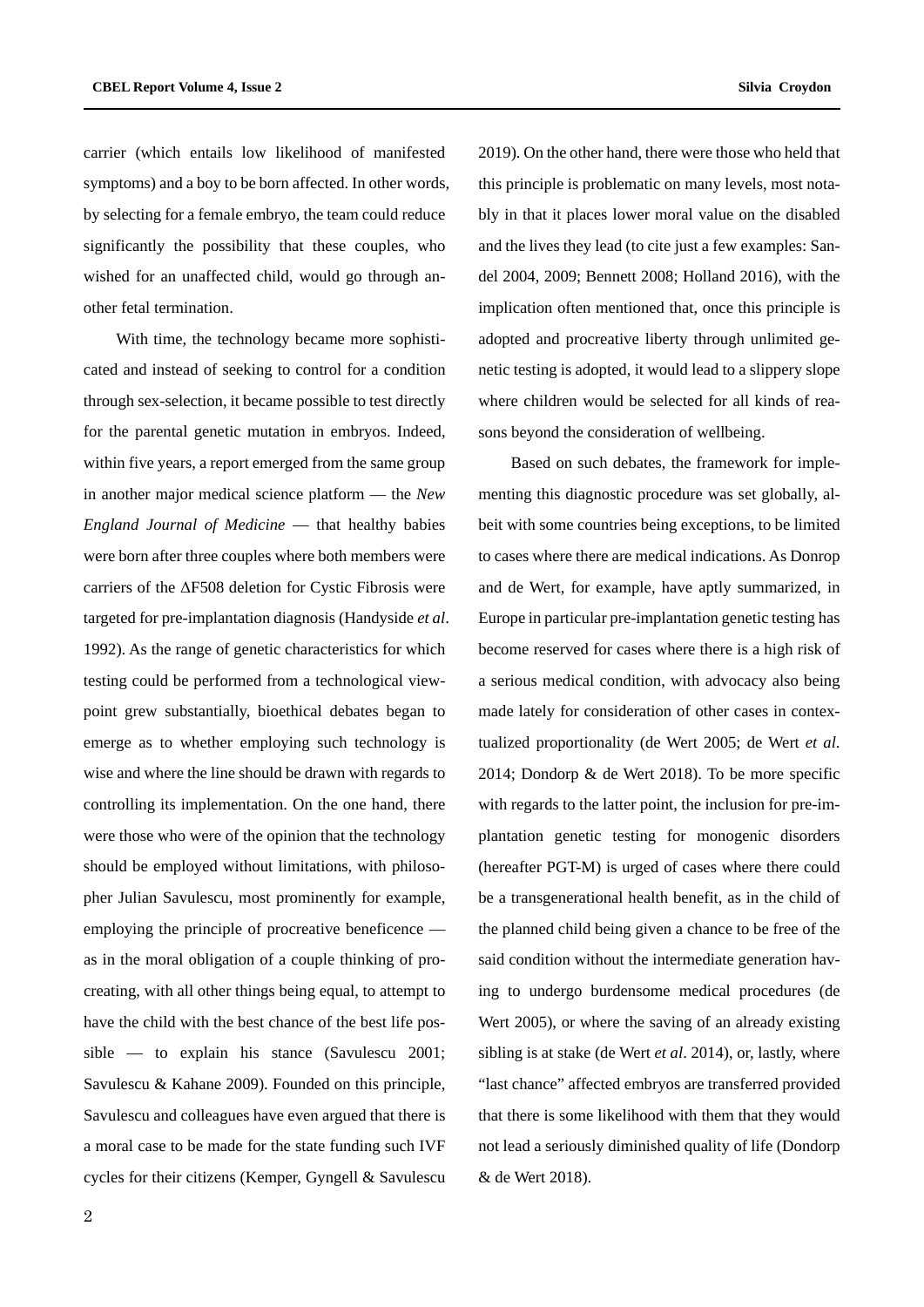Against this background of wide global acceptance of PGT-M, it is conspicuous that the application of this procedure in Japan — the country reports the highest number of oocyte aspiration cycles internationally (Mouzon *et al*. 2020; Croydon forthcoming) — is on an extremely low scale. Not only did Japan come onto the PGT-M implementation scene belatedly — or more precisely, a decade and a half after the pioneering first such procedure was performed at London's Hammersmith Hospital in 1988 (Munné & Cohen 2004), but even after it had done so, it applied this kind of screening only in an extremely limited number of cases. As revealed in a 2017 report by the body left to regulate this sector in Japan—the Japan Society of Obstetrics and Gynecology (JSOG), until March 2015, there had only been 125 instances in which this procedure had been implemented (JSOG 2017). Although there is no ready data that permits a comprehensive international comparison, to give an idea of how low the reliance in Japan has been on this procedure, it can be highlighted that in just one facility in the United Kingdom (UK) there had been as many as 3,828 PGT-M cycles for the period of  $1997-2019<sup>1</sup>$  $1997-2019<sup>1</sup>$ .

On the issue of PGT-M in Japan, a formal debate was recently conducted as to whether its application could be expanded beyond the cases where a risk exists for daily life to be markedly affected, or for death to occur, in childhood. Indeed, on the initiative of JSOG, from January 2020 to February 2021 a group of 14

medical experts and 13 specialists in the area of the humanities and social sciences convened on three widely publicized occasions to consider the appropriateness of dropping the phrase of "prior to reaching adulthood (*seijin made ni*)" from the line in the Society's Guidelines that describes the timing of symptom-manifestation in the conditions that qualify for PGT- $M^2$  $M^2$ .

Given the consequential nature of this question, the present article puts a spotlight on these deliberations. To foreshadow what follows, I zoom in on the JSOG-organized deliberations, demonstrating the intense disagreement that exists on the issue and the sense of doubt that the Society is managing this debate well. Taking stock of this material, I then move on to explore a possible path forward on this, as well as other, thorny reproductive issues. In particular, I examine the possibility of a body similar to the citizen-dominated Human Fertilization and Embryology Authority in the UK managing to reach a more broadly supported decision. The reason for choosing to draw attention to the British system in particular is because, as Alghrani has noted, Britain has been a pioneer not only in terms of technological developments in assisted reproduction, but also in terms of devising a regulatory framework for governing and monitoring these, with its system being copied widely throughout the world (Alghrani 2019). How has the country arguably at the avant-garde in this area settled this debate then? How is indeed an issue such as that of

<span id="page-2-0"></span><sup>&</sup>lt;sup>1</sup> Guy's and St Thomas' National Healthcare System (NHS) Foundation Trust website,

www.guysandstthomas.nhs.uk/our-services/pgd/about-us/success-rates.aspx. Accessed 23 October 2021.

<span id="page-2-1"></span><sup>2</sup> JSOG. 2021. "*Jūtoku na idensei shikkan ni tai suru chakushō-zen shindan ni kan suru rinri shingikai (dai san-bu) de no hatsugen aruiwa shōroku teishutsu no onegai* [Request for Submission of Abstracts for Statements Regarding the Third Part of the Ethical Deliberations for Pre -implantation Genetic Testing for Serious Heritable Conditions]," http://www.jsog.or.jp/modules/news\_m/index.php?content\_id=906. Accessed 21 June 2021.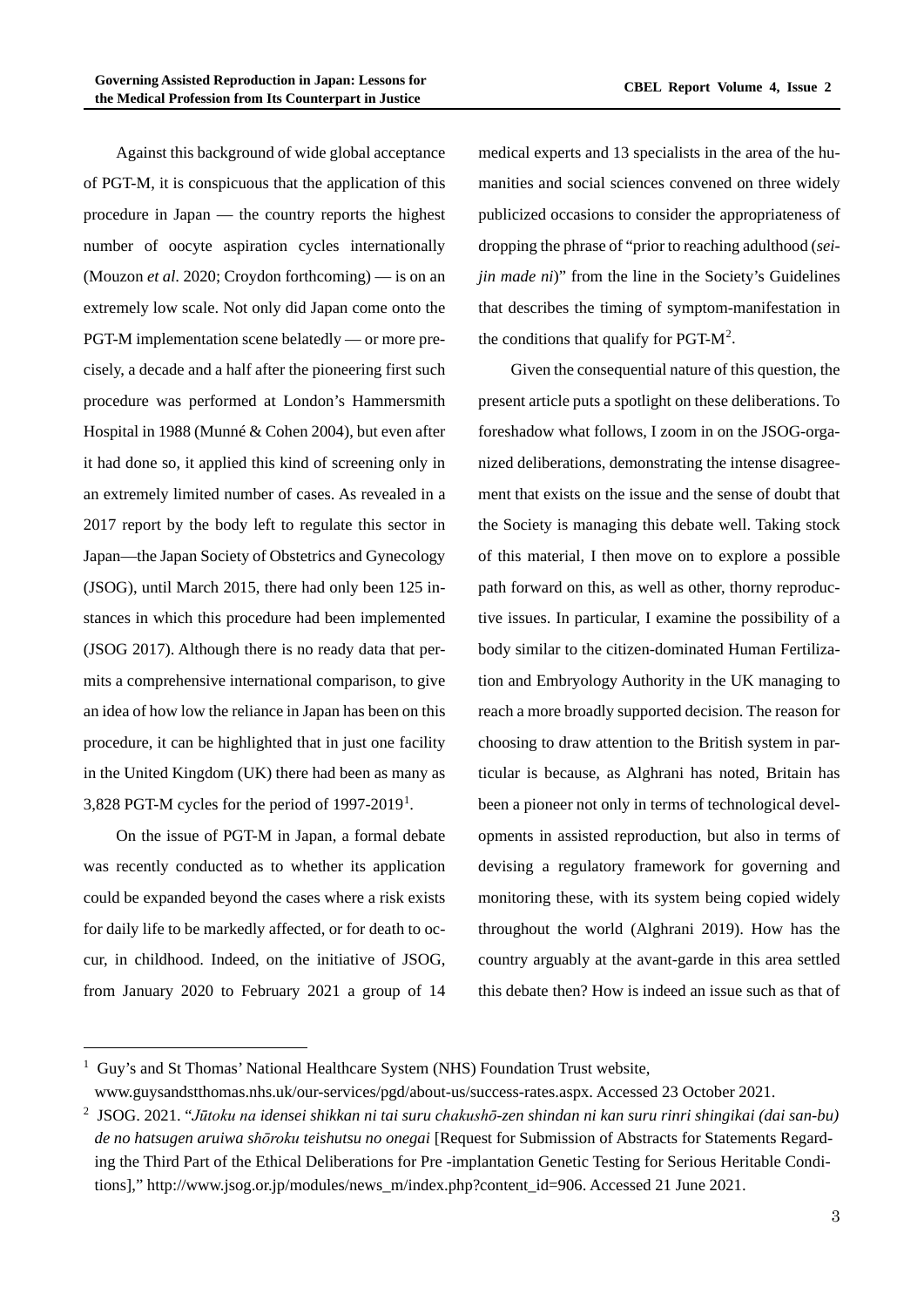PGT-M resolved there? Finally, having introduced the HFEA type of governance, I consider what barriers there might be for the British model of assisted reproductive governance to be adopted in Japan. Specifically, I appraise the way in which the possible resistance from JSOG to the idea of surrendering their position as the sole interpreter of reproductive rights in Japan could be countered. To make the idea of lobbying for the installment of such a body more palatable for the Society, I draw on the statements expressing a sense of relief by members of the Japanese judiciary following the implementation in 2009 of the lay-judge system (*saiban'in seido*). Ultimately, I argue that by letting members of the public decide on the controversial ethical aspects of assisted reproduction, the Society could free itself from the onus of having to capture in their judgements the evasive "way of thinking" of the Japanese people.

# **2. The PGT-M expansion deliberations: Stalemate and condemnation**

In simple terms, the proposal that JSOG put forward for consideration in January 2020 was to make PGT-M applicable for all conditions that can impact a person's everyday life in a notable way, regardless of whether they have an early-life onset or a late-life onset. As for the format of the deliberative sessions, lasting half a day each, time was secured for stakeholder statements — i.e. patients' organizations, disability groups, academic and medical associations — as well as members of the ordinary public. Although with respect to the latter, there was a requirement that they send to JSOG an abstract in advance conveying their arguments, their comments were made in real time through the webmeeting system.

These efforts of JSOG to secure social consensus and achieve a revision of what constitutes a "severe heritable condition (*jūtoku na iden-sei shikkan*)" notwithstanding, the debate about expanding PGT-M application ended on a standoff between, on the one hand, representatives of feminist and disability groups, as well as other stakeholder professional medical societies, and, on the other hand, patients of reproductive age with nonlife-limiting/threatening or late-life onset conditions. The former objected to the proposed change on grounds such as that too many conditions would qualify in one fell swoop for PGT-M, or, more fundamentally, that this procedure constitutes discrimination towards people with disabilities and is a way of pressuring women to give birth only to children of a particular kind. As for the latter, they complained about not being permitted to avail themselves of the existing technology and having to entrust instead the future of their offspring to something as uncertain as the development of therapeutic treatments.

Not only was the outcome of these deliberations, the extent of which is evident from the nearly 900 pages in terms of minutes<sup>[3](#page-3-0)</sup>, a stagnation, but JSOG also became the subject of a severe reprimand by the opponents of PGT-M for this initiative towards expansion. In particular, the JSOG minutes show one civic group repre-sentative<sup>[4](#page-3-1)</sup> commenting that, by seeking to loosen the rules, JSOG is becoming majorly complicit in the

<span id="page-3-0"></span><sup>3</sup> *Ibid.*

<span id="page-3-1"></span><sup>&</sup>lt;sup>4</sup> Note that the names of everyone but the panelists in these sessions were withheld by JSOG in their minutes for anonymity purposes.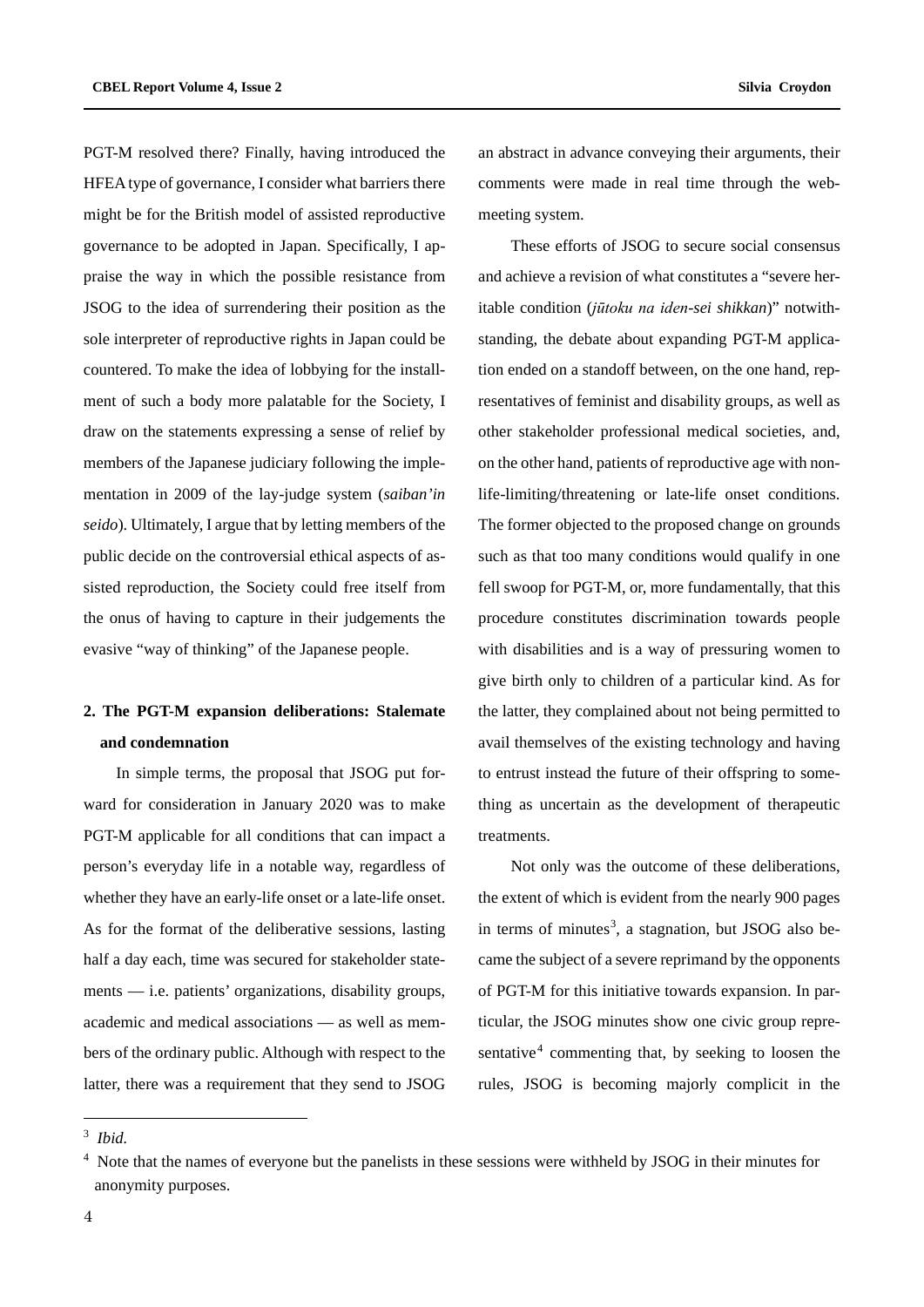"grading of life and the selection of humans (*inochi no joretsuka ya ningen no sembetsu*)"<sup>[5](#page-4-0)</sup>. Even until this point, this person states, JSOG's "incompetence (*fugai nasa*)" induced cerebral palsy in many babies, with there being a mountain of evidence attesting to this. Referring to the Eugenics Protection Act (*Yūsei Hogo Hō*), which was abolished only in 1996 and which permitted the involuntary sterilization of people with intellectual, mental and physical disabilities, this citizen argued that JSOG had lent its hand to eugenics and was now "trying to eliminate disabled people from the bud (*shōgaisha wo moto kara tatō to iu koto darō ka*)". "Are you not a bit arrogant? (*Sukoshi gōman sugiru no de wa nai desō ka*)", they asked rhetorically, suggesting also that if embryo screening becomes rampant, so many disabled people would become discriminated against as "existences that were not meant to be (*umarete kuru beki de wa nakatta sonzai*)". Objection was also taken by a number of other attendees to the referring as "concerned individuals (*tōjisha*)" in the discussions of only those who come to the medical facilities seeking PGT-M. This was one-sided, the argument was made. People with disabilities are as much concerned, they said whilst referring to articles of the United Nations Convention on the Rights of Persons with Disabilities, and it was unfair to exclude them from the decisions about this procedure. Lastly, the protest was expressed that the conclusion about what the PGT-M regulations should be had already been drawn by JSOG before the start of the deliberations. The way the opinions were ordered, one critic argued, of first objections being voiced followed by expressions of support, with only a member of the Society being allowed to then summarize the discussions, was prejudiced, and left people "feeling powerless and as if their time and effort had been wasted (*tōro ni owari, muryokukan ni mitasare, jyūjitsukan no nai hakanasa dake ga kokoro ni nokotte imasu*)".

Based on the impasse reached, and in the face of such denunciations, the Director of JSOG, Tadashi Kimura, closed the last deliberative session in February 2021 with the remark that further discussions would need to take place before the Society could decide if to implement PGT-M expansion or not, thereby leaving ambiguity about what precisely could be expected to follow. Since then, however, JSOG has released on their website a concrete proposal for expansion along the lines of their original suggestion, inviting the public to give feedback on it<sup>[6](#page-4-1)</sup>. Whilst this is in line with Kimura's comment above that further consultation will take place before a verdict is given either way, the reportage that followed in the media is that the Society has already decided upon expansion for illnesses that can commence in adulthood and that the implementation of this decision will take place from  $2022<sup>7</sup>$  $2022<sup>7</sup>$  $2022<sup>7</sup>$ . To recap, it appears that

[https://mainichi.jp/articles/20210827/k00/00m/040/096000c.](https://mainichi.jp/articles/20210827/k00/00m/040/096000c) Accessed 6 November 2021.

<span id="page-4-0"></span><sup>5</sup> *Supra* note 2.

<span id="page-4-1"></span><sup>6</sup> JSOG website. "*Rinri iinkai teian: Jūtoku na iden-sei shikkan wo taishō to shita chakushō-zen idengakuteki kensa ni kan suru kenkai/saisoku (Kaitei-an he no paburikku comento boshū)* [Ethical committee proposal: Guidelines regarding genetic testing for serious heritable conditions (An invitation for public comments on the revision proposal)], https://www.jsog.or.jp/modules/committee/index.php?content\_id=191. Accessed 13 November 2021.

<span id="page-4-2"></span><sup>7</sup> For example, see: Mainichi Shimbun. 19 November 2021. "*'Handan kijun wa?", 'Kakudai no hadome wa?': Chakushō-zen shindan kakudai ga motarasu mono*" ['What will the criteria be?', 'What safeguards will be put in lace?': The questions raised by the expansion of PGT- M],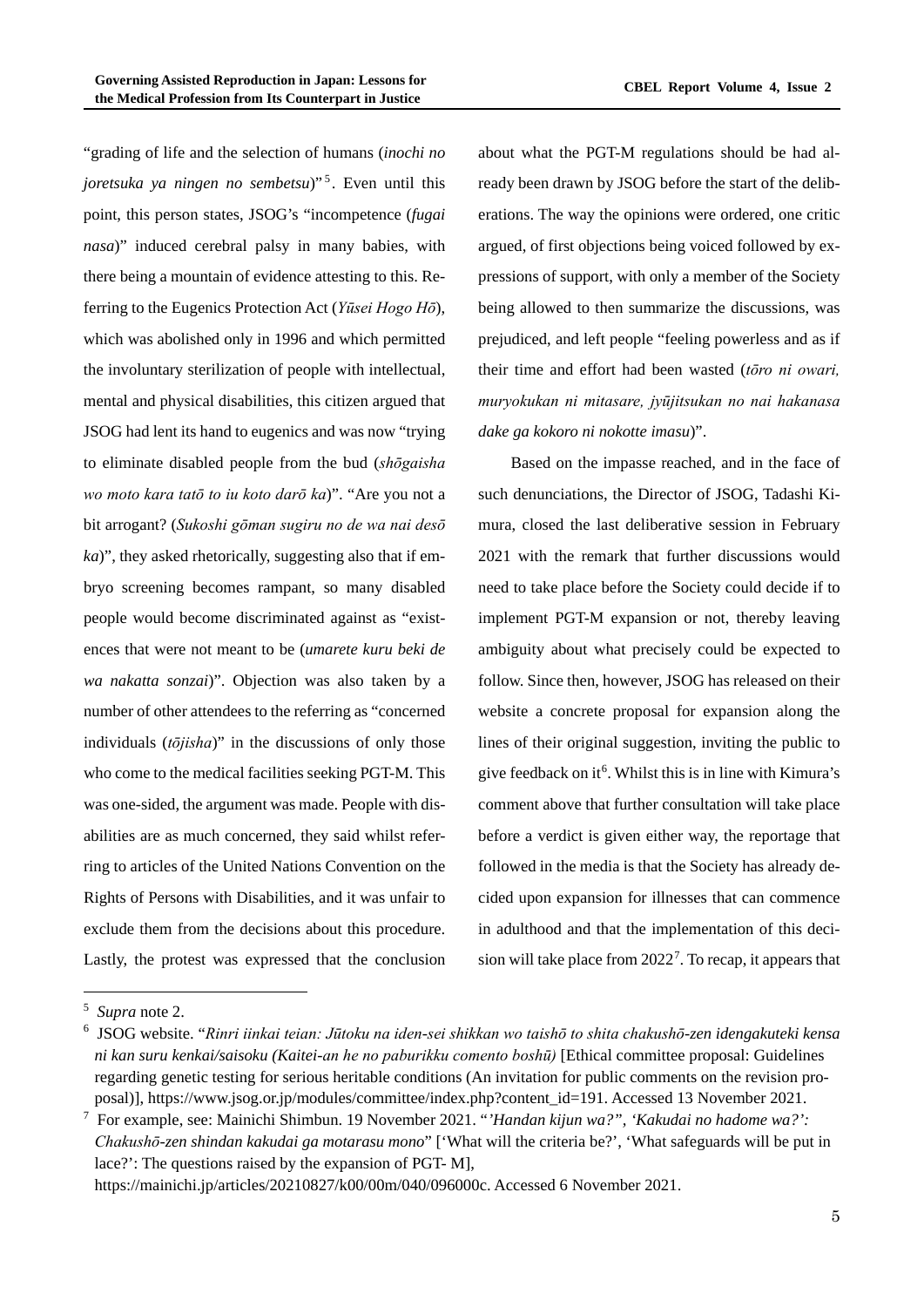the Society's continuous efforts towards diversification of PGT-M implementation leave it vulnerable to the censure that the deliberative public consultations it orchestrated were merely for show and that its true goal with them was to simply legitimize, or create an alibi for, the conclusion that it had already reached in favor of expansion. JSOG's critics are accusing it of acting unilaterally and *in spite* of wide-spread public reservations. Observers are levelling the charge at the doctors that it does not count as consultation, at least not an inclusive one, when they hear that there are objections and then still proceed anyway with what they themselves see fit.

# **3. Within whose remit is PGT-M policy anyway? Not the doctors'!**

In 2009, in an article exploring the differences around the globe in assisted reproductive technology (ART) governance, Belgian bioethicist Guido Pennings made an argument that pertains deeply to the situation with regards to PGT-M management in Japan. Whilst acknowledging that in many places around the world a lack of legal framework means that doctors are left by default as regulators and arbitrators on difficult moral issues in this area, he suggested that a state of affairs is inappropriate. To cite him, "the most controversial issues [in assisted reproduction] are not medical issues and, consequently, the physicians have no special expertise to decide these matters. Therefore, why should society leave it to the doctor to determine the moral status of the embryo or the acceptable risk for the child?" (Pennings 2009: S17). In other words, in Pennings' view, the ethical elements of ART treatments do not fall within the purview of the medical professionals.

In line with Pennings' suggestion, the question that

has now been at the center of ART controversy in Japan for over two decades of "*For which couples, and for which genetic disorders, is it permissible to grant access to PGT-M?*" is an ethical one. Indeed, it is not one about best clinical practice, as in efficacy and safety. Thus, the situation in Japan of the obstetricians and gynecologists being the ones who ultimately call the shots with regards to access to PGT-M, amongst other assisted reproductive treatments, appears arbitrary. As has been argued elsewhere (Croydon 2021), the doctors are trained to answer questions about which medical treatment is best in a particular situation, and whether these are safe; they have no more expertise than the next person to adjudicate on whether it is morally justifiable to make someone eligible for such a treatment. This is indeed a question that society at large ought to answer. The JSOG might well be an institution that operates in the public interest. However, at the end of the day, its composition is exclusively of medical practitioners and there is no reason why the resolution to questions such as that about the accessibility to PGT-M should be left to them; the moral view of the doctors cannot be guaranteed to converge with that of society as a whole. The *de facto* monopoly that doctors here hold over implementation of such procedures needs to be ended. Their occupying the position of the administrator of such treatments on the site does not in itself represent a qualification for making decisions on everyone's behalf.

So what other modes of governance could be adopted to make the decisions on the ethical aspects of ART more pluralistic and thereby democratic? How are other countries managing the clashes between interested parties in assisted reproduction? The next section examines this issue, zooming in on the specific model of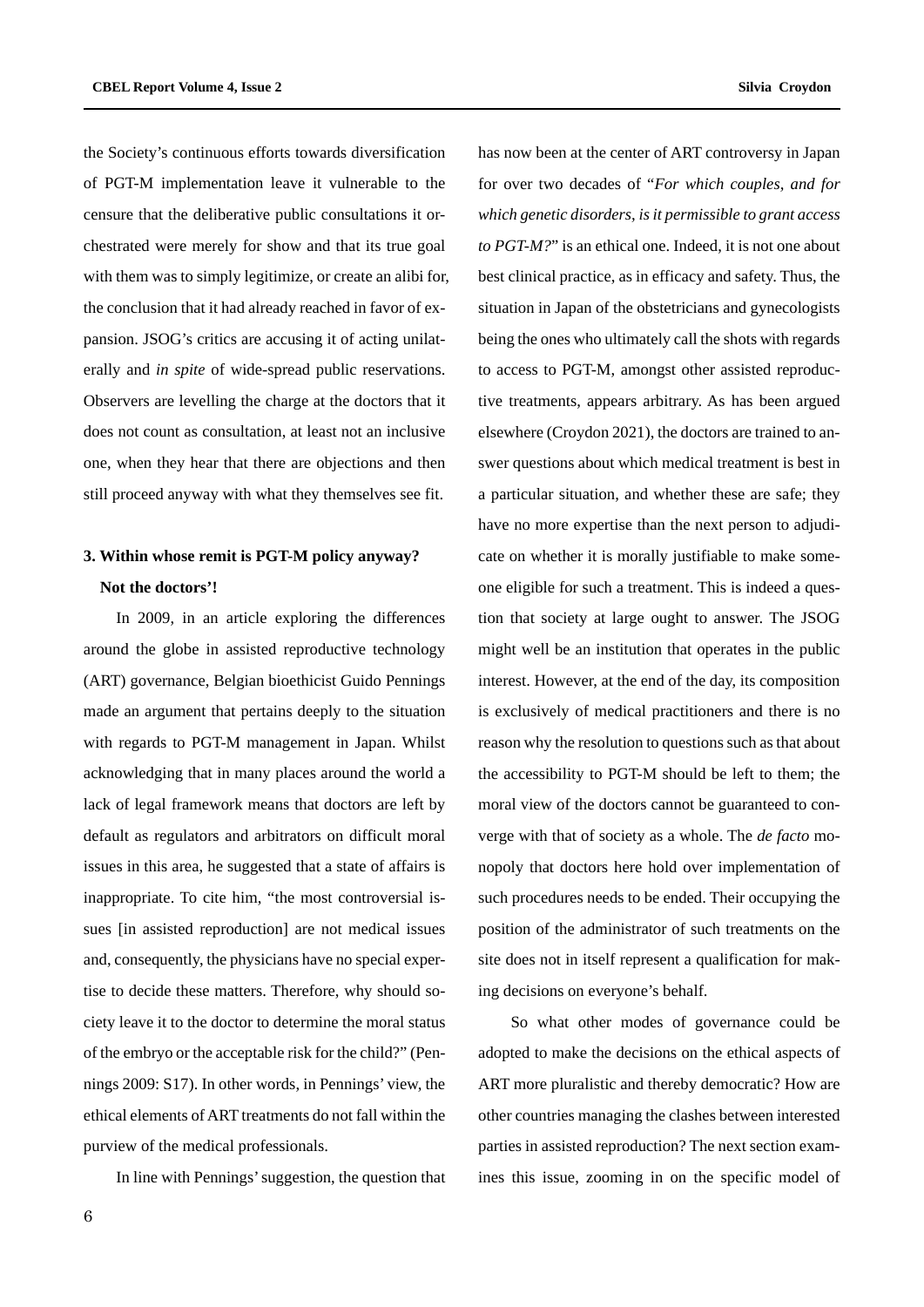governance adopted in Britain — a country that has pioneered not only numerous ART treatments but also relevant regulatory instruments.

# **4. Towards a resolution of the stalemate: Borrowing from Britain?**

In the same article by Pennings as cited above, an outline was presented of the advantages and disadvantages of the various ways in which a nation can choose to regulate its ART sector (Pennings 2009). Although the main impetus of Pennings was to defend the existing international legal mosaicism in the governance of assisted reproduction against pressures to "harmonize" the existing regimes, a somewhat favorable view was expressed of the British example. "The best example [of an intermediary regulatory authority for ART] is the [British] HFEA," he stated (*Ibid.*: S17). Although those called to make the decisions on ART treatments within the HFEA are not elected in the way politicians are by a public vote, their decisions, he explained, are defensible in front of citizens and help avoid emotional gut reactions. "[T]he composition of such authority may differ depending on its task, but the idea of bringing experts together with lay people has an advantage when the recommendations have to be defended publicly", Pennings wrote (*Ibid*.). In other words, while the HFEA has the drawback of not necessarily representing the values and mores of the majority in British society, its rulings could be said to carry a certain level of legitimacy. This is because the majority of those who made these rulings are ordinary citizens.

Pennings's observation about the legitimacy which the HFEA enjoys appears to be valid. True, many criticisms have been levelled at this Authority — from failing to undertake proper inspections of clinics, to issuing license for a condition multiple times, to allowing clinics to charge inflated prices for IVF treatment and associated genetic tests, to not taking measures where lack of compliance with licensing requirements has been found), leading sometimes to experts, such as Robert Winston mentioned at the outset of the article, to call for it to be scrapped (Morris 2004; BioNews 2004). However, the appropriateness of the idea on which it is based — that public participation in the governance of ART is desirable — is not something that is often questioned. This principle was in fact precisely what Mary Warnock sought to uphold with her recommendations for the Au-thority's design<sup>[8](#page-6-0)</sup>. She wanted it to be seen as neutral and objective, as opposed to merely reflecting the biases of the medical and scientific community. By recommending that more than half of its members are neither doctors nor scientists engaged in human embryonic research and the provision of fertility services, but lay people, and by decreeing that its Chair and Deputy Chair will be laymen as well, the Warnock Committee made it clear that the concern of the Authority is the advancement and protection of the "public interest".

To link this with the case of PGT-M in Japan, given the accusation leveled at JSOG by members of the disability and feminist community from the very early days after the advent of this technology of trying to impose its own view on the rest of the society, it appears

<span id="page-6-0"></span><sup>8</sup> "Report of the Committee of Inquiry into Human Fertilization and Embryology." *Department of Health & Social Security*, London, 1984.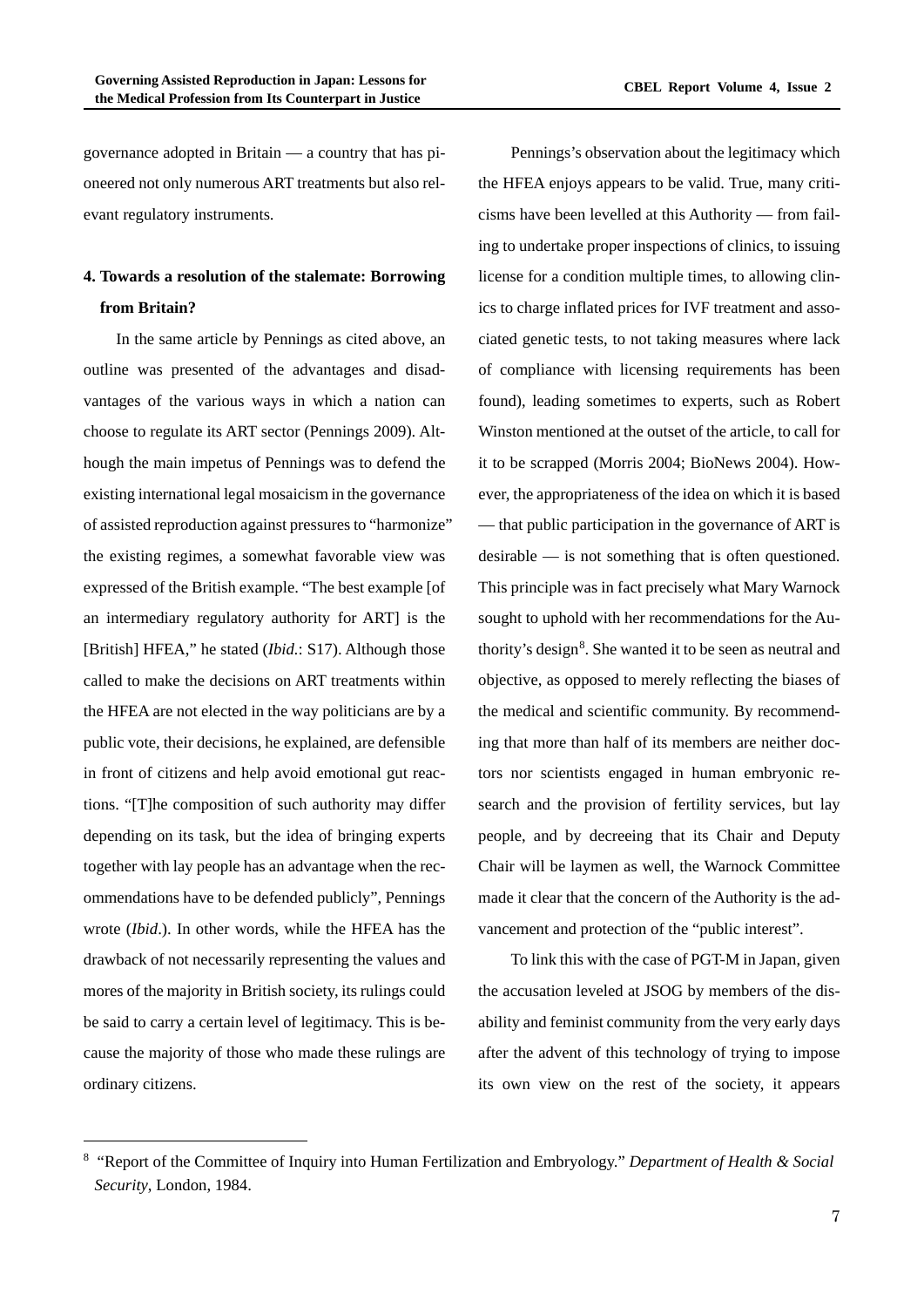appropriate to suggest that its leadership considers retracting from the decision-making scene and directing its efforts instead towards the installation of a formal, statutory body, perhaps similar in design to the British HFEA, that would take over the governance of such thorny assisted reproduction issues as this one. After two decades of trying to respond to the needs of patients while also failing to secure support for this from other sections of the public, the Japanese doctors' community could perhaps learn that the role of being the interpreter of reproductive rights is not really theirs to play. As Croydon points out, the adjudication of matters such as who is eligible for ART treatment and when the latter can be applied does not fall strictly within the purview of medical specialists, whose qualification goes only so far as commenting on what constitutes best clinical practice (Croydon 2021). Answering questions of ethical nature is, in the end, the prerogative of the society at large.

With regards to this proposition, the argument could be made that an HFEA-like body in Japan might not yield an outcome different to the one already in place. If it is citizens that clash, why would another format of discussion between them yield a different result? In response to this, it is necessary to highlight that unlike JSOG's drafting of Guidelines, which is voluntary, a statutory body installed for the purpose of regulating assisted reproduction would need to legitimize its existence by delivering decisions. Furthermore, if the example of the HFEA is followed, these decisions would be made on the basis of a simple majority, which is a much lower threshold for producing judgements than the apparent current goal of securing a consensus. Finally, to consider one more possible objection to the idea that an

HFEA in Japan might not make a difference, it is true that depending on who is selected as board members and what the tone set by the Chair is, the decisions on PGT-M might end up just the same as they are now. However, to reiterate what was said earlier in this article, the fact that the majority of the HFEA members are not medical or scientific practitioners but simply private citizens makes all the difference for the legitimacy their decisions enjoy with the public. Even if a patient or another concerned party is not satisfied with a policy or a decision that has been made on their case, it is difficult for them to make the argument: "Yes, but the people who decided this are all doctors, and their views are skewed, as they have no way of understanding what it is for ordinary members of the public". As explained earlier, over half of the members of the HFEA at any one time are neither medical professionals nor scientists. This means that the criticism levelled at the JSOG that they

To elaborate further on point made above, suppose a British-style model is adopted. In the UK itself, the board of HFEA is currently composed of:

have inherent bias cannot be made for the HFEA.

- a former corporate lawyer active also in a learning disability and children's charity (Chair)
- a former correspondent on national security issues (Deputy Chair)
- a management consultant and former civil servant with experience of unsuccessful IVF
- a Professor of Healthcare Law
- a Medical Director and Person Responsible of a Fertility Unit
- a Professor of Law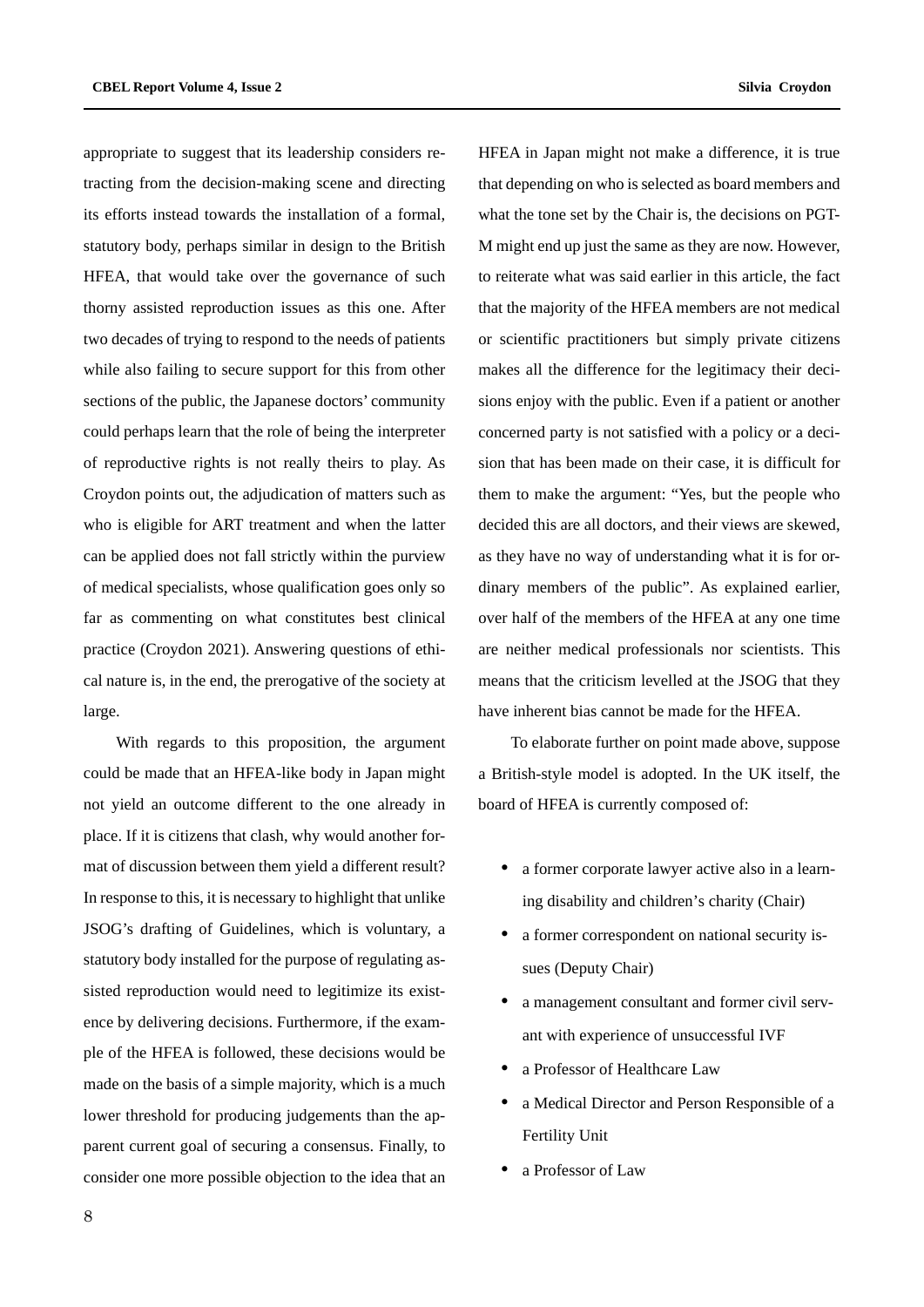- a Consultant Embryologist
- a Medical Director of a hospital's Assisted Conception Unit and a PGT-M program Director
- an ordained minister of the Methodist Church
- a consultant in Clinical Genetics
- a broadcaster with experience of fertility treatment and with a daughter born through gestational surrogacy
- a Professor of Clinical and Molecular Genetics
- a former film maker, magistrate, and member of the HFEA's independent appeals committee
- an infertility counsellor<sup>[9](#page-8-0)</sup>.

If the composition of a Japanese HFEA at any point in time resembles the one that the British progenitor has at the moment (and new nominations are made every three years), even if it does not make any radical decision with regards to PGT-M, society can have greater confidence that a broader range of voices have been incorporated into the making of the final decision. To put it simply, in contrast to the current state in Japan whereby people from all walks of life deliberate and the JSOG ultimately delivers a verdict, with an HFEA-like body, a diverse panel of people would deliberate, issuing its own decision at the end. Even if the decision it arrives to is the same as the one that JSOG is currently about to deliver, the former would still be seen as more legitimate than the latter.

In addition to the issue of legitimacy, the question also exists about the consistency of treatments for patients. In this respect, the benefit of adopting a Britishlike HFEA system is also clear: under such type of governance of assisted reproduction, there would be uniformity in treatment that would stem form the blanket rule that would be adopted. Decisions would be made with regards to each condition, as opposed to each patient. This situation would indeed be significantly different from the current one in Japan whereby JSOG examines on a case-by-case basis each application, with the possibility of bias playing a part.

## **5. Last words**

As far back as 2011, the bioethicist Masayuki Kodama described the PGT-M situation in Japan as follows:

The reality is that the assisted reproductive medical community in Japan is trapped between a rock and a hard place on the question of whether to expand the indications for PG[T-M] as a therapeutic method: it is caught between patients who want to use this treatment and their supporters, who are trying to respond to these patients' wishes, and those who argue for caution out of concern that PG[T-M] could be overused (commercially developed), as well as powerful opposing groups that claim the selection of fertilized eggs based on PG[T-M] results amounts to discrimination against disabled people. (Kodama 2011: 24-5, see also his earlier work in 2006).

Soon after Kodama's account of the stalemate reached, another bioethicist Keiko Toshimitsu produced

<span id="page-8-0"></span><sup>9</sup> HFEA. "Meat our Authority members". http://www.hfea.gov.uk/about-us/our-people/meet-our-authority-mem bers/. Accessed 2 November 2021.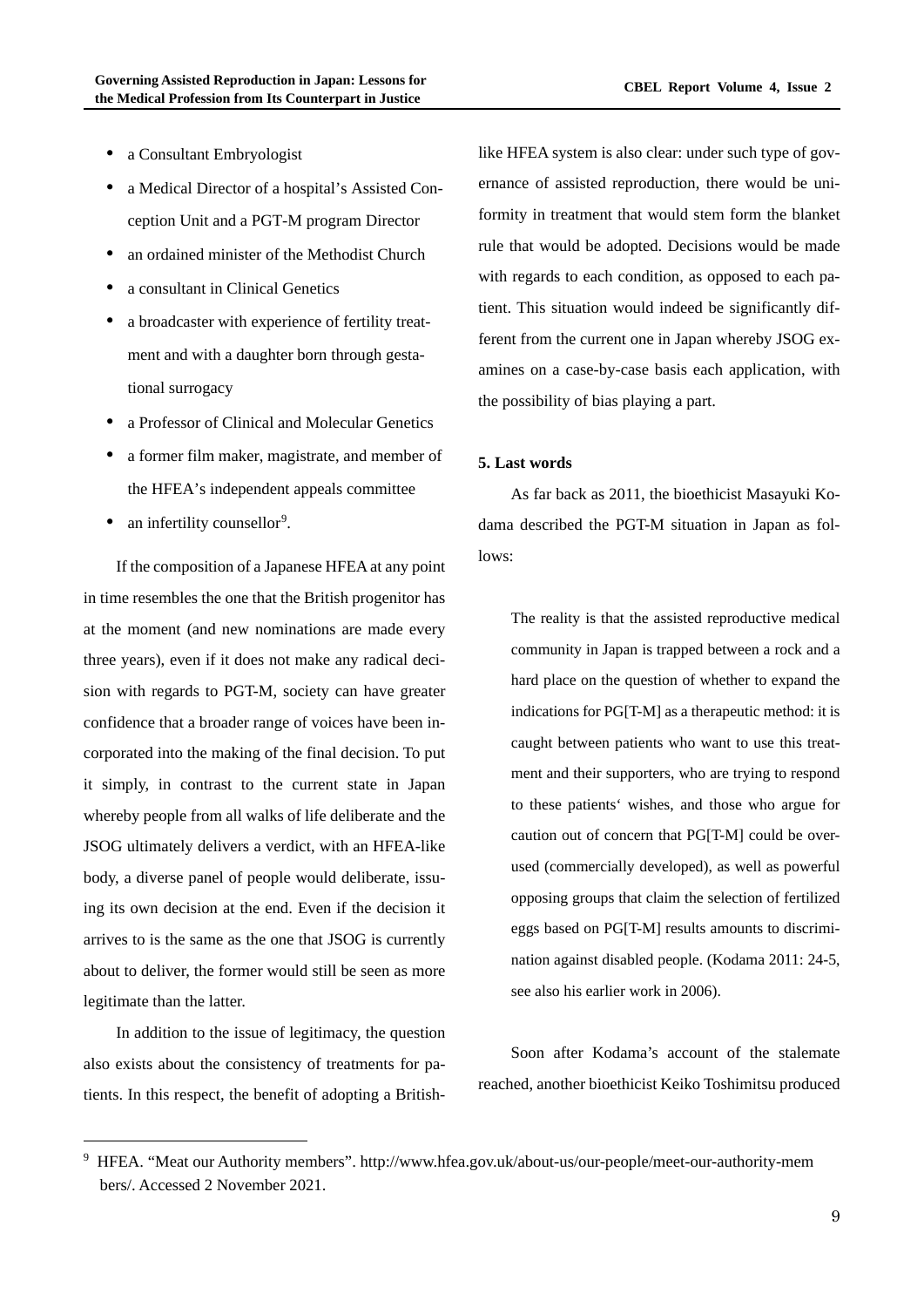even a more detailed documentation of the history of struggle here towards finding middle ground on the issue of PGT-M (2012, 2014). Breaking with this mode of analysis hitherto of the state of affairs on this issue in Japan, the present article has advanced the idea that rather than attempting continuously to hammer out a consensus between the two opposing sides in this debate, it might be more productive and suitable for JSOG to lobby in parliament for a citizen-dominated regulatory body modeled on the example of the British HFEA. As a way for JSOG members to overcome any aversion they might possibly have of seeing their power erode vis-à-vis that of a third-party body, it might be useful to refer to the unanticipated sense of relief that their professional counterparts in criminal justice — the Japanese judges — reported of having experienced as a result of handing over in 2009 the responsibility of criminal cases adjudication onto lay judges. To explain in greater detail, this transition, which took place after a five-year preparatory period, was triggered by a sequence of high-profile exonerations whereby new evidence had emerged undermining former death penalty convictions (Foote 2014, 2015). From the moment the idea was introduced as a result in Japanese society that the alternative model of criminal justice administration could be adopted of relying on laymen, as the case in the US and the UK, a sense of discontent and displeasure spread within the courts. Several judges quickly condemned this proposed measure, arguing that it represents an unfair criticism of their work. It did not stand right with them that this new lay judge system would be introduced to correct for existing "failures" on their part. Even if there were occasionally miscarriages of justice, judges could hardly be found, they argued, guilty of doing poor work. In their view, the job of sifting for years through piles of often contradictory evidence in search of the elusive "truth" about the criminal case at hand required an immense amount of patience and brainwork, and the accusation that their rulings lacked "common sense" was uncalled for. Nevertheless, once the lay judge system was implemented, many judges communicated experiencing liberation, commenting that they no longer had to worry about facing criticism from the media and the public at large for not handing down watertight judgements—the responsibility for this now mainly rested with members of the public (Inoue 2008; Croydon 2016).

If a lesson could be extrapolated from the judges' case for the benefit of JSOG and in relation to its struggle to pacify its critics, then this lesson would be that it might find it relieving to withdraw from the battle scene. Indeed, instead of insisting on singlehandedly maintaining control of the PGT-M situation and thereby remaining in the crossfire from patients and disability/feminist groups' representatives, JSOG might be well-advised to focus on the merits of letting go of responsibility.

### **Acknowledgements**

The author wishes to acknowledge with gratitude the support of the Japan Society for the Promotion of Science for this research (Project No. 20K01446 & Project No. 21KK0221).

### **References:**

Alghrani, A. 2019. *Regulating Assisted Reproductive Technologies – New Horizons*. Cambridge: Cambridge University Press.

Bennett, R. 2009. "The fallacy of the Principle of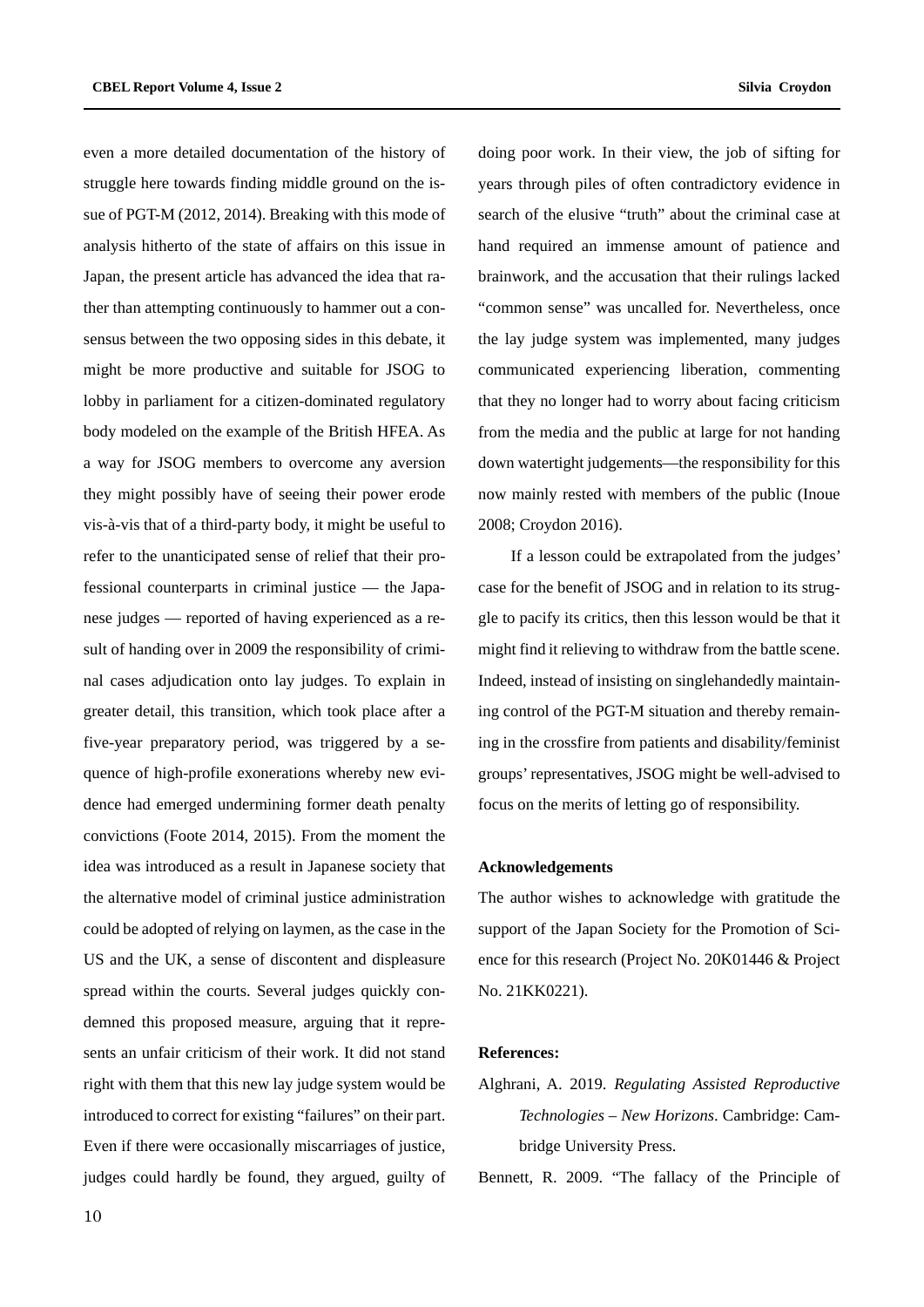Procreative Beneficence." *Bioethics* 23(5): 265- 73. doi: 10.1111/j.1467-8519.2008.00655.x.

- BioNews. 2004. "UK fertility expert blasts HFEA," www.bionews.org.uk/page\_89506.Accessed 24 June 2021.
- Croydon, S. 2016. *The Politics of Police Detention in Japan: Consensus of Convenience*. New York: Oxford University Press.
- Croydon, S. (forthcoming). "Reluctant Rulers: Policy, Politics and Assisted Reproduction Technology in Japan." *Cambridge Quarterly of Healthcare Ethics*.
- Croydon, S. 2021. "Assisted Reproduction and the Japanese Paradox." *Eubios Journal of Asian and International Bioethics* 31(3): 158-61.
- De Wert, G. 2005. "Preimplantation genetic diagnosis: the ethics of intermediate cases." *Human Reproduction* 20(12): 3261–6. https://doi.org/10.1093/humrep/dei222.
- De Wert, G, Dondorp, W, Shenfield, F, Devroey, P, Tarlatzis, B, Barri, P, Diedrich, K, Provoost, V, Pennings, G. 2014. "ESHRE task force on ethics and Law22: preimplantation genetic diagnosis." *Human Reproduction* 29(8): 1610-7. doi:10.1093/humrep/deu132.
	-
- Dondorp, W, and De Wert, G. 2018. "Refining the ethics of preimplantation genetic diagnosis: A plea for contextualized proportionality." *Bioethics* 33(2): 294-301. https://doi.org/10.1111/bioe.12534.
- Foote, DH. 2015. *Law in Japan: A Turning Point*. Washington: University of Washington Press.
- Foote DH. 2014. "Citizen Participation: Appraising the Saiban'in System." *Michigan State International Law Review* 22(3): 755-75.
- Handyside, AH, Kontogianni, EH, Hardy, K, and Winston, RM. 1990. "Pregnancies from biopsied human preimplantation embryos sexed by Y-specific DNA amplification." *Nature* 344: 768-70. https://doi.org/10.1038/344768a0.
- Handyside, AH, Lesko, JG, Tarín, JJ, Winston, RM, and Hughes, MR. 1992. "Birth of a normal girl after in vitro fertilization and preimplantation diagnostic testing for cystic fibrosis." *New England Journal of Medicine* 327(13): 905-9.

https://doi.org/10.1056/NEJM199209243271301.

- Holland, A. 2016. "The Case Against the Case for Procreative Beneficence (PB)." *Bioethics* 30(7): 490- 9. doi: 10.1111/bioe.12253.
- Inoue, K. 2008. *Tsubuse, saiban'in* [Crush the Lay Judge System]. Tokyo: Shinchosha.
- JSOG. 2017. "*Chakushō-zen shindan ni kan suru shinsa shō-iinkai hōkoku* (1999~2015 *nendo-bun no chakushō-zen shindan no ninka jokyō oyobi jisshi seiseki*) [Report by the Sub-committee Investigating PGD: The Number of Approvals and Implementation Record for the period of 1999-2015]." *Acta Obstetrica Et Gyneacologica Japonica* 69(9): 1916-20.
- Toshimitsu, K. 2012. "*Juseiran to shussei-zen shindan: Sono dōnyū wo meguru arasoi no gendai-shi*  [Preimplantation Genetic Diagnosis and Prenatal Diagnosis: Modern History of the Struggle over Its Introduction]." Tokyo: Seikatsu Shoin.
- Toshimitsu, K. 2014. "*Shussei-zen shindan wo meguru ronsō: Juseiran shindan wo chūshin ni* [The Battle over Pre-natal Diagnosis: Focusing on This Issue by Putting the Diagnosis of Fertilized Eggs in the Center]". In: Kokado M., Yoshida K. &